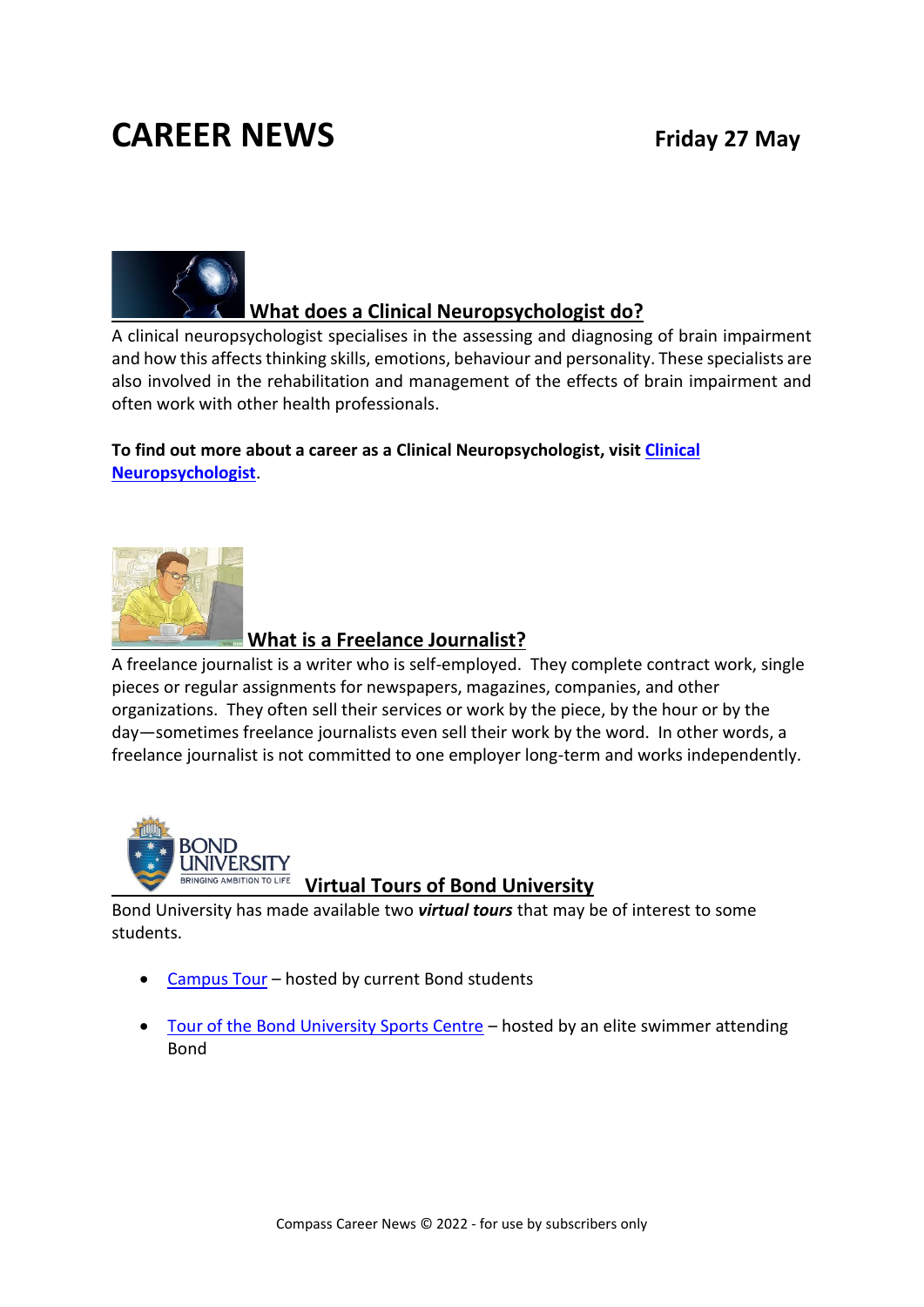

#### **Upcoming Monash Events**

#### ➢ **Discover Monash Seminar Series**

*Hear directly from current students, alumni, and staff across our ten faculties.* Students are encouraged to register to attend as many of these [course information events](https://www.monash.edu/discover/events/course-information) that might be of interest to them. Below are seminars taking place from June to August. Note: some are ZOOM meetings**\*\***

| Discover how to become a Teacher (Clay)                 | Tuesday 17 May, 6.30pm - 7.30pm                         | <b>Register here</b> |
|---------------------------------------------------------|---------------------------------------------------------|----------------------|
| IT: Discover a World of Possibility                     | Tuesday 17 May, 6.30pm - 7.30pm                         | <b>Register here</b> |
| Discover Physio, O.T., & Paramedicine                   | Wednesday 18 May, 6.00pm - 7.15pm**                     | <b>Register here</b> |
| Discover how to become a Teacher (Pen)                  | Thursday 19 May, $6.30 \text{pm} - 7.30 \text{pm}$      | <b>Register here</b> |
| Discover Public Health, Nutrition & Health Science      | Thursday 19 May, 6.00pm - 7.15pm **                     | <b>Register here</b> |
| Discover how to become an Artist or Curator             | Tuesday 24 May, 6.00pm - 7.00pm                         | <b>Register here</b> |
| Discover how to become a Designer                       | Wednesday 25 May, 6.00pm - 7.00pm                       | <b>Register here</b> |
| Discover Nursing and Midwifery                          | Wednesday 25 May, 6.00pm - 7.15pm**                     | <b>Register here</b> |
| Discover how to become an Architect                     | Thursday 26 May, $6.00 \text{pm} - 7.00 \text{pm}$      | <b>Register here</b> |
| Discover Radiography, Radiation Science & Psych.        | Thursday 26 May, $6.00 \text{pm} - 7.15 \text{pm}^{**}$ | <b>Register here</b> |
| Discover Advanced Science Degrees                       | Wednesday 1 June, 6.30pm - 8.00pm                       | <b>Register here</b> |
| Discover Bachelor of Business: A world of possibilities | Monday 4 July, $1.15 \text{pm} - 1.45 \text{pm}$        | <b>Register here</b> |
| Discover Monash Engineering                             | Thursday 7 July, $6.30 \text{pm} - 7.30 \text{pm}$      | <b>Register here</b> |
| Discover Monash I.T.                                    | Tuesday 19 July, 6.30pm - 7.30pm                        | Coming soon          |
| Discover Bachelor of Arts                               | Thursday 4 August, 6.30pm - 8.00pm                      | <b>Register here</b> |
| Discover Law at Monash                                  | Tuesday 9 August, $6.00 \text{pm} - 6.45 \text{pm}$ **  | <b>Register here</b> |
| Discover Media Communication                            | Thursday 11 August, $6.30 \text{pm} - 8.00 \text{pm}$   | <b>Register here</b> |
| Discover where a Science degree can take you            | Wednesday 17 August, 6.30pm - 8.00pm                    | Coming soon          |
| Discover Criminology                                    | Thursday 18 August, $6.30 \text{pm} - 8.00 \text{pm}$   | <b>Register here</b> |
| Discover Global Studies                                 | Thursday 25 August, $6.30 \text{pm} - 8.00 \text{pm}$   | <b>Register here</b> |

#### ➢ **Campus Tours – Winter Holidays**

*Get a feel for what it's like to study on campus.* Students keen on studying at Monash University are recommended to register for one or more of the upcoming campus tours. **Register at [Campus Experience.](https://www.monash.edu/discover/events/campus-experience)**

| <b>Clayton Campus Tour</b> | Monday 4 July, 10.00am - 11.30am                   |
|----------------------------|----------------------------------------------------|
|                            | Tuesday 5 July, $2.00 \text{pm} - 3.30 \text{pm}$  |
|                            | Wednesday 6 July, 10.00am - 11.30am                |
|                            | Thursday 7 July, 10.00am - 11.30am                 |
|                            | Thursday 7 July, $2.00 \text{pm} - 3.30 \text{pm}$ |
| Caulfield Campus Tour      | Monday 4 July, $2.00 \text{pm} - 3.30 \text{pm}$   |
|                            | Tuesday 5 July, 10.00am - 11.30am                  |
| Peninsula Campus Tour      | Wednesday 6 July, 2.00pm - 3.30pm                  |

#### ➢ **Monash Information Evenings**

| Monash Information Evening: STEM    | Tuesday 12 July, $6.30 \text{pm} - 8.00 \text{pm}$       | <b>Register here</b> |
|-------------------------------------|----------------------------------------------------------|----------------------|
| Monash Information Evening: Health  | Tuesday 19 July, 6.30pm - 8.00pm                         | <b>Register here</b> |
| Monash Information Evening: HASS    | Tuesday 26 July, 6.30pm - 8.00pm                         | Coming soon          |
| Monash Information Evening: General | Thursday 25 August, $6.30 \text{pm} - 8.00 \text{pm}$ ** | <b>Register here</b> |
| Monash Information Evening: General | Thursday 13 September, 6.30pm - 8.00pm                   | Coming soon          |

Note: some are ZOOM meetings**\*\***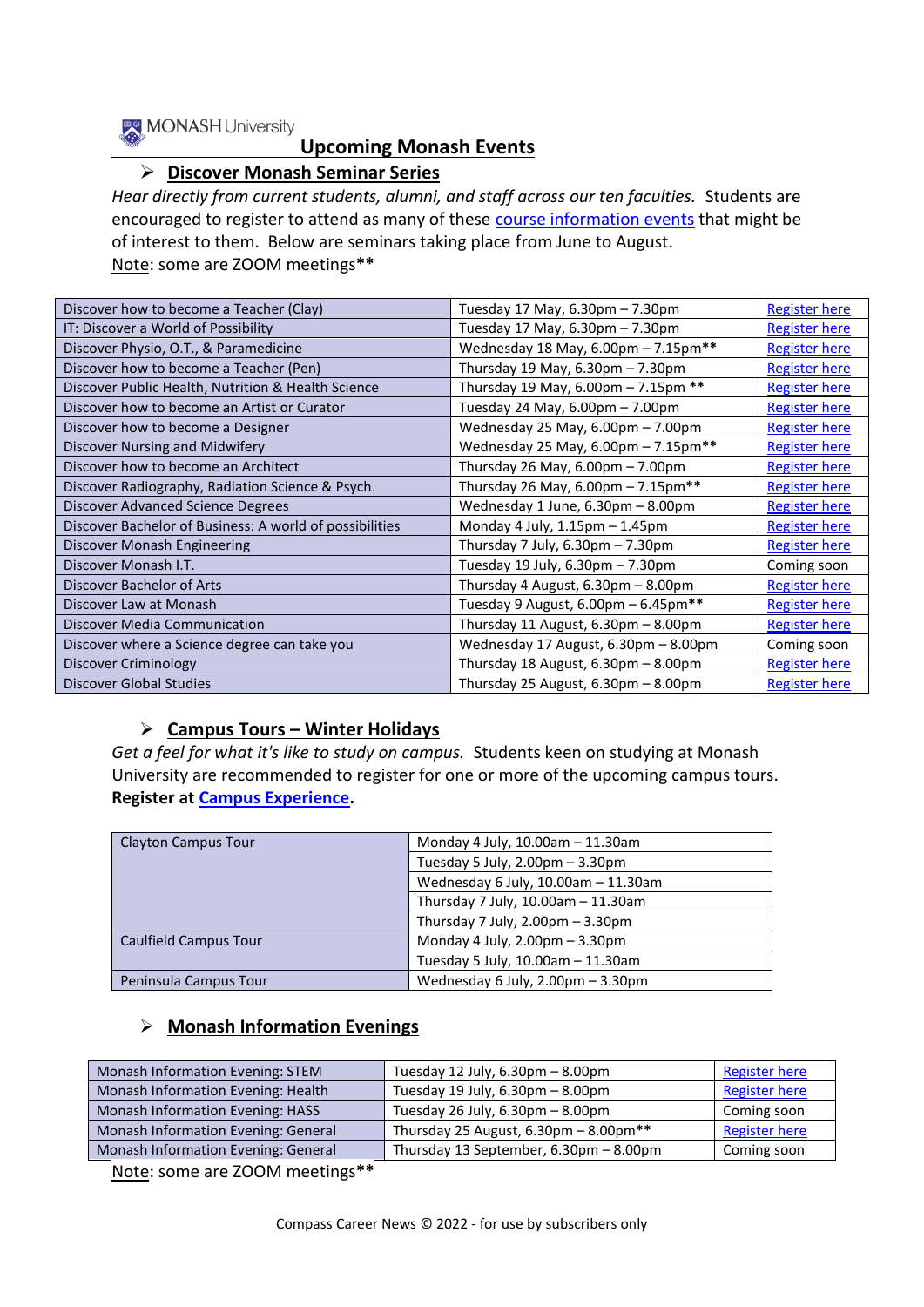

#### **Accounting and Business Information Technology (Professional)**

*The Bachelor of Accounting and Business Information Technology (Professional) is a prestigious industry degree highly integrated with the real world to maximise your employment outcomes.* 

In this practical and hands-on course, students will:

- Explore how people, information, computers, networks, and processes come together to create cohesive business solutions.
- Learn how to use accounting systems to record and analyse business activities, prepare financial statements and management reports, and employ financial statements to guide investment decisions.
- Understand how to use information from financial accounting systems to develop operating strategies and evaluate business performance.
- Gain skills in designing, building, and implementing software solutions, analysing existing systems, and recommending solutions to address the information needs of organisations.

Leading Australian organisations are involved in the design of this course and in the professional development students. Industry partners *include Deloitte, EY, NAB, PwC, Pitcher Partners, Siemens, Unico,* and *Viva Energy.* 

In the final year, there is a Business Information Systems Industry Project whereby students team up with other students to work on a real project briefed to them by an industry partner.

**Find out more at [Bachelor of Accounting and Business Information Technology](https://www.swinburne.edu.au/study/course/bachelor-of-accounting-and-business-information-technology-professional/)  [\(Professional\).](https://www.swinburne.edu.au/study/course/bachelor-of-accounting-and-business-information-technology-professional/)** 



*RMIT's building trades work closely with industry to develop courses and initiatives that rapidly respond to the changing needs in the workforce and address current and future skill shortages.*

RMIT offers numerous pre-apprenticeship and apprenticeship courses including the following disciplines:

- 1. *electrical and instrumentation*
- 2. *plumbing and gas-fitting*
- *3. refrigeration and air-conditioning*

**Students are encouraged to browse [Building and Trades](https://www.rmit.edu.au/study-with-us/building/building-and-trades) at RMIT to learn more.**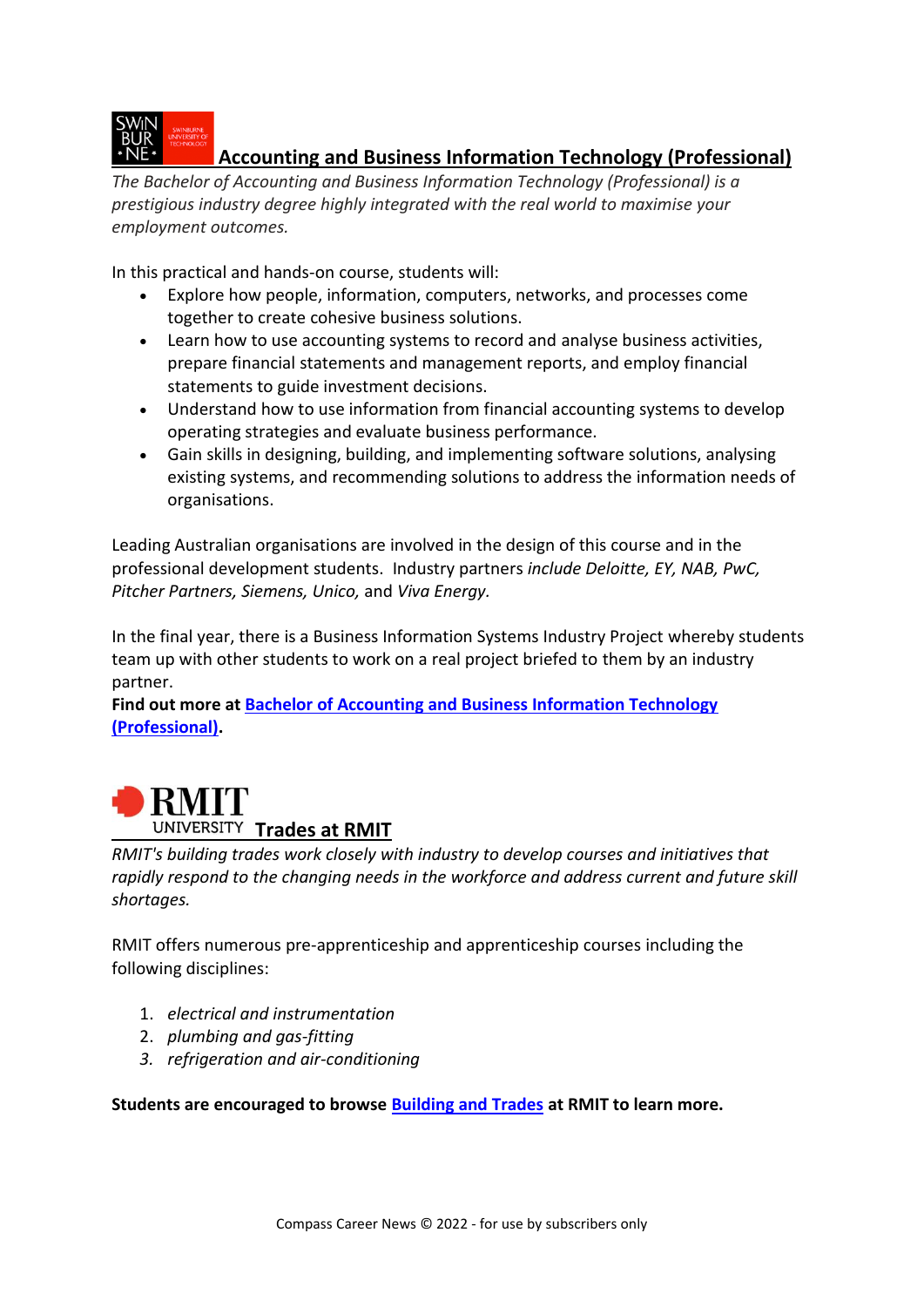## **Chiropractic, Osteopathy & Remedial Massage Courses in 2022**

According to the **Good Universities Guide** –

*[Chiropractors](https://www.gooduniversitiesguide.com.au/careers-guide/browse/chiropractor) diagnose and treat health problems related to the nervous, muscular and skeletal systems, particularly the spine, without the use of drugs or surgery. They adjust patients' spine or other joints to correct joint dysfunctions interfering with proper nervous system control and integration of body function.*

*[Osteopaths](https://www.gooduniversitiesguide.com.au/careers-guide/browse/osteopath) diagnose, treat and provide preventative advice about disorders that affect the body's musculoskeletal system, using manual techniques to alleviate stresses and dysfunction to improve the body's function. They treat patients using a variety of manual techniques, such as soft tissue stretching, muscle relaxation, gentle mobilisation or manipulation*

*[Massage Therapists](https://www.gooduniversitiesguide.com.au/careers-guide/browse/massage-therapist) assess and treat the soft tissue of the body for therapeutic purposes. They administer treatments to promote relaxation, improve blood circulation and relieve muscle tension.*

There are courses in Victoria that prepare students for careers in these three disciplines, and some of these are listed below. For a comprehensive list of these offered by all institutions, as well as similar courses, browse **[VTAC.](http://www.vtac.edu.au/)**

| <b>INSTITUTION</b>                            | <b>COURSE</b>           | <b>VCE REQUIREMENTS</b>                                                                                                                                                                                                  | <b>ATAR 2022</b> |
|-----------------------------------------------|-------------------------|--------------------------------------------------------------------------------------------------------------------------------------------------------------------------------------------------------------------------|------------------|
| <b>Chisholm TAFE</b>                          | <b>Remedial Massage</b> | Satisfactory completion of a Year 12                                                                                                                                                                                     | n/a              |
| <b>Endeavour College</b><br>of Natural Health | <b>Remedial Massage</b> | Satisfactory completion of a Year 12                                                                                                                                                                                     | n/a              |
| <b>TAFE Gippsland</b>                         | <b>Remedial Massage</b> | Satisfactory completion of a Year 12                                                                                                                                                                                     | n/a              |
| <b>RMIT</b>                                   | Chiropractic            | Units 3 and 4: a study score of at least 30 in<br>English (EAL) or at least 25 in English other than<br>EAL.                                                                                                             | 62.20            |
|                                               | Osteopathy              | Units 3 and 4: a study score of at least 30 in<br>English (EAL) or at least 25 in English other than<br>EAL.                                                                                                             | 60.15            |
|                                               | <b>Remedial Massage</b> | Satisfactory completion of a Year 12                                                                                                                                                                                     | n/a              |
| <b>Victoria University</b>                    | Osteopathy              | Units 3 and 4: a study score of at least 25 in<br>English (EAL) or at least 20 in English other than<br>EAL; Units 3 and 4: a study score of at least 20 in<br>one of Biology, Chemistry, any Mathematics or<br>Physics. | 62.95            |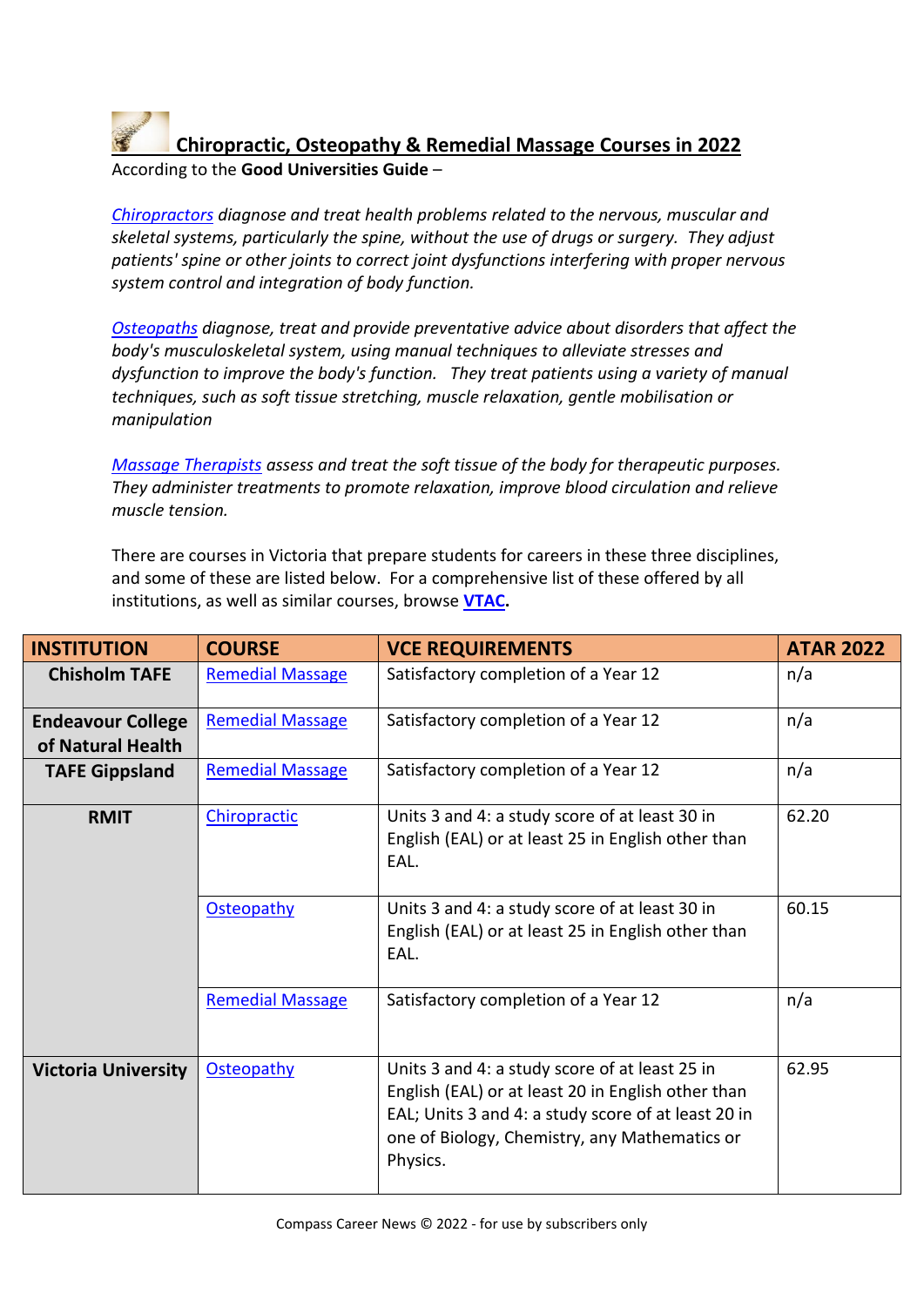

### **Physiotherapy Degrees in Victoria in 2022**

*Physiotherapists assess, treat and prevent disorders in human movement caused by injury and disease -* [Good Universities Guide -](https://www.gooduniversitiesguide.com.au/careers-guide/browse/physiotherapist) Physiotherapist

#### **Physiotherapy is currently offered at the following Victorian Universities –**

| <b>UNIVERSITY</b>                                                         | <b>VCE REQUIREMENTS</b>                                                                                                                                                                                                                                                                                                                                                                                                                                                                                                                                 | <b>ATAR 2022</b>       |
|---------------------------------------------------------------------------|---------------------------------------------------------------------------------------------------------------------------------------------------------------------------------------------------------------------------------------------------------------------------------------------------------------------------------------------------------------------------------------------------------------------------------------------------------------------------------------------------------------------------------------------------------|------------------------|
| <b>ACU</b><br>$B - Ballarat$                                              | Units 3 and 4: a study score of at least 30 in English (EAL) or at least<br>25 in English other than EAL; Units 3 and 4: a study score of at least<br>25 in one of Biology, Chemistry or Physics.                                                                                                                                                                                                                                                                                                                                                       | 94.05 (B)              |
| <b>Charles Sturt</b><br>AW - Albury-<br>Wodonga                           | No VCE prerequisites but maths and science subjects an advantage,<br>and the ATAR is used as part of selection                                                                                                                                                                                                                                                                                                                                                                                                                                          | $n/a$ (AW)             |
| <b>Federation</b><br>$G - G$ ippsland                                     | Units 3 and 4: a study score of at least 25 in any English; Units 1 to<br>4: satisfactory completion in one of Biology, Chemistry, Health And<br>Human Development, Physical Education or Physics.                                                                                                                                                                                                                                                                                                                                                      | 80.40 (G)              |
| La Trobe<br>$B -$ Bendigo<br>$M - Melbourne$                              | Units 3 and 4: a study score of at least 30 in English (EAL) or at least<br>25 in English other than EAL; Units 3 and 4: a study score of at least<br>25 in two of Biology, Chemistry, any Mathematics, Physical<br>Education or Physics.                                                                                                                                                                                                                                                                                                               | 97.50 (B)<br>96.35 (M) |
| <b>Monash</b><br>P - Peninsula                                            | Units 3 and 4: a study score of at least 35 in English (EAL) or at least<br>30 in English other than EAL; Units 3 and 4: a study score of at least<br>25 in two of Biology, Chemistry, Maths: Mathematical Methods,<br>Maths: Specialist Mathematics or Physics.                                                                                                                                                                                                                                                                                        | 96.95 (P)              |
| <b>Uni Melbourne</b><br>$P -$ Parkville<br>*Through<br><b>Biomedicine</b> | Units 3 and 4: a study score of at least 30 in English (EAL) or at least<br>25 in English other than EAL; Units 3 and 4: a study score of at least<br>25 in Chemistry; Units 3 and 4: a study score of at least 25 in one of<br>Maths: Mathematical Methods or Maths: Specialist Mathematics. *                                                                                                                                                                                                                                                         | 98.10 (P)              |
| ** Through Science                                                        | Units 3 and 4: a study score of at least 30 in English (EAL) or at least<br>25 in English other than EAL; and a study score of at least 25 in one<br>of Maths: Mathematical Methods (any) or Maths: Specialist<br>Mathematics; and a study score of at least 25 in one of Biology,<br>Chemistry or Physics. -- OR-- Units 3 and 4: a study score of at least<br>30 in English (EAL) or at least 25 in English other than EAL; and a<br>study score of at least 25 in both of Maths: Mathematical Methods<br>(any) and Maths: Specialist Mathematics. ** | 98.00 (P)              |
| <u>VU</u><br>FP-Footscray Park                                            | Units 3 and 4: a study score of at least 30 in English (EAL) or at least<br>25 in English other than EAL; Units 3 and 4: a study score of at least<br>25 in one of Biology, Chemistry, Maths: Mathematical Methods,<br>Maths: Specialist Mathematics or Physics.                                                                                                                                                                                                                                                                                        | 95.20 (FP)             |